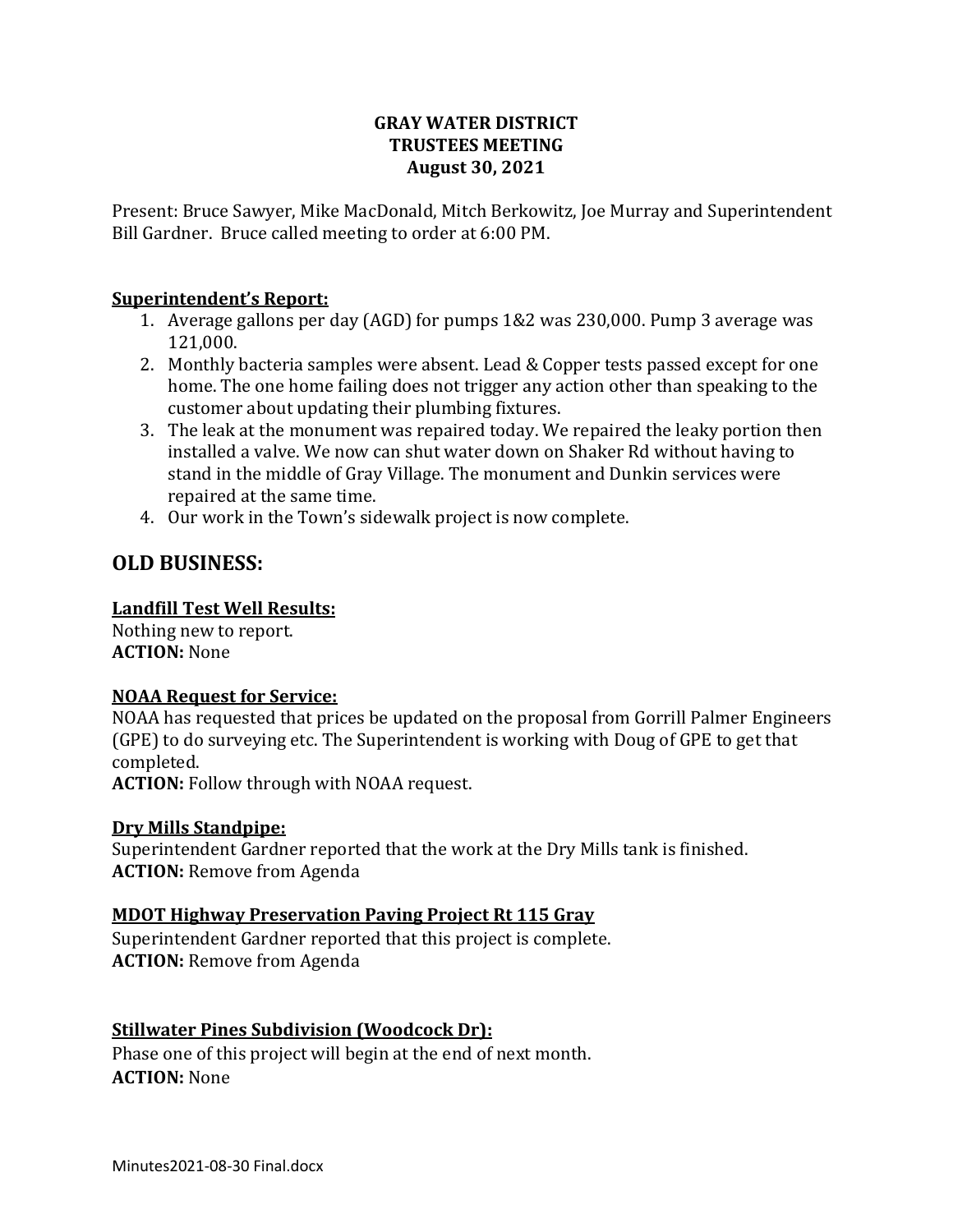### **Terms & Conditions: update document:**

Trustees and Superintendent reviewed the newest draft document that includes most changes requested. Kate Yeattes of Maine Rural Water Association (MRWA) was not able to make all the changes due to PUC rules. She also made some changes due to the rules that were not requested.

**Motion/Second** by Murray/Berkowitz to accept the latest revision as provided by MRWA. **Motion/Second** by Berkowitz/Dunn that our internal policies, practices, procedures and Master Plan, when they are written, should include a definition and referral to the Terms & Conditions so that in combination they work to operate the District.

**ACTION:** Office Manager to inform Kate that she can file the document with the PUC.

### **SCADA:**

The new SCADA system will be extended to Pump Station 3 next month. **ACTION:** None

### **TIF-Town Project Discussions:**

We have a commitment from the Town for \$95,000 for engineering on Route 115. We will contract with Gorrill-Palmer just as the Town has for a coordinated design effort. **ACTION:** Superintendent to contact Doug Reynolds about getting started on design.

### **Spring Meadows Condominium Association:**

The office Manager reported that a letter offering an 18-month payment arrangement has not been written yet as was discussed at last meeting. Before we could get that done, we found that they had another excessive usage bill even though they reported shutting water down 14 days out of the month. After some investigation it was found that they have a leak on their irrigation system. This changes things because after finding and fixing the leak they will qualify for a partial abatement. The Office Manager checked in with Brad White of Spring Meadows Condo. Assoc. and was told that they are waiting for parts. Brad also requested a check on the meter as he feels something is not right with it. Once the leak is repaired, we will take a reading and determine a proper abatement amount. **ACTION:** Superintendent to contact Brad White regarding the meter.

## **NEW BUSINESS:**

### **Additional MDOT Invoice for Dry Mills Intersection Project:**

We have been sent an additional bill from MDOT for the project completed last year. Trustees and Superintendent discussed that we have already paid a significant amount and that MDOT is billing is an additional \$33,063.00 even though we have paid \$338,897.50 of the original quote of \$341,051.00.

**ACTION:** Superintendent to discuss difference in billing with MDOT representative.